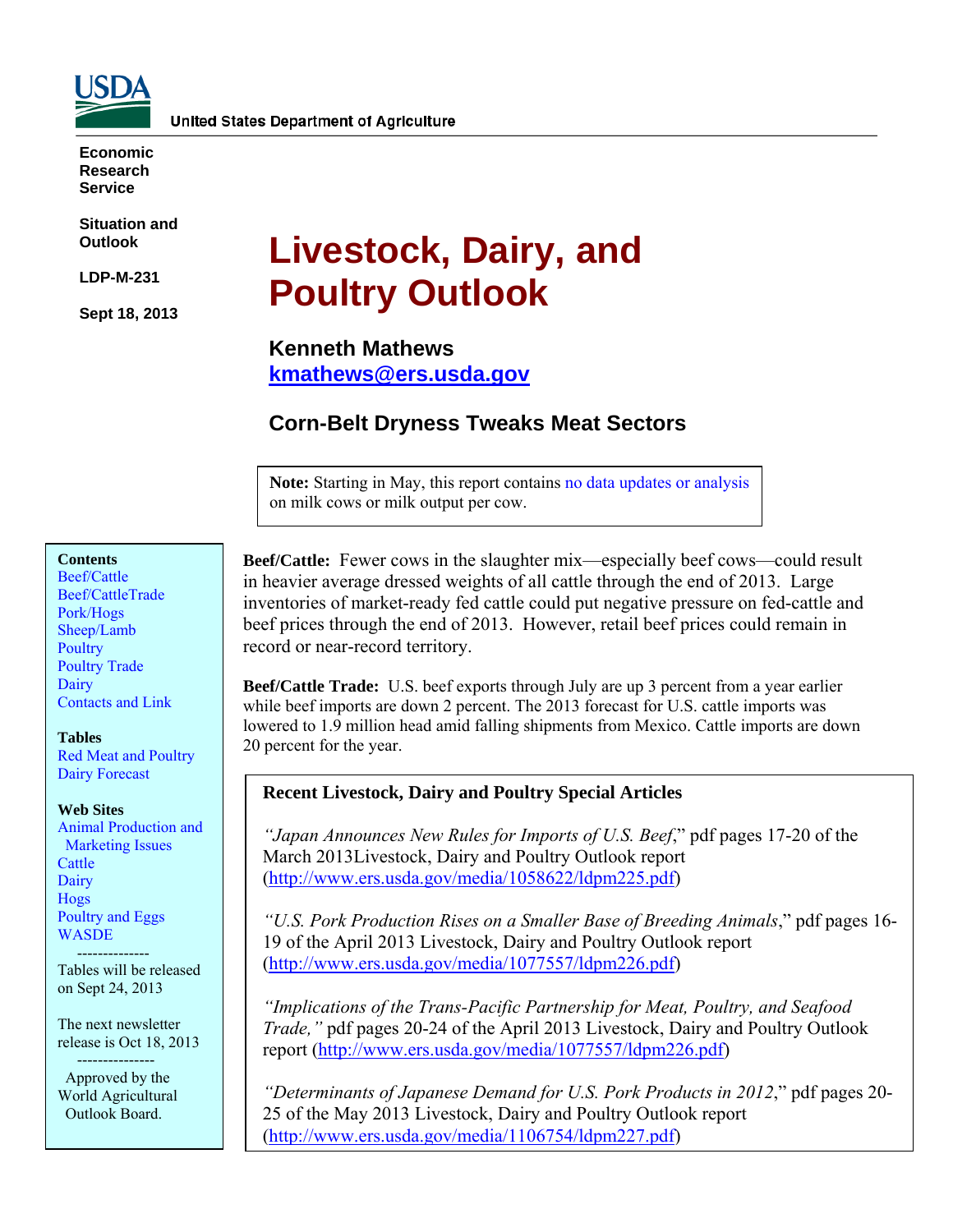**Pork/Hogs:** In the second half, both pork production and hog prices are expected to be year-over-year higher, indicating strong demand for pork. With July pork exports year-over-year higher for the first time this year, it appears that foreign demand for U.S. pork is rebounding and likely contributing to strong pork demand

**Sheep/Lamb:** Third-quarter lamb and mutton production is forecast at 41 million pounds, an increase of about 5 percent from the previous year and the highest quarterly production so far for 2013. However, while increased production is normally a signal of increased lamb consumption, a large proportion of lamb and mutton is still held in cold storage each month.

**Poultry:** U.S. broiler meat production estimate for 2013 was increased by 75 million pounds as chick placements for growout continued to expand. Over the last 5 weeks, an average of 165 million broiler chicks were placed weekly for growout, up 2.4 percent from the previous year. Turkey meat production in July was 515 million pounds, 4 percent higher than a year earlier, as both the number of turkeys slaughtered and their average weight were higher.

**Poultry Trade:** Broiler and egg products shipments in July were up from a year ago, while turkey exports were down slightly. Broiler shipments totaled 618.6 million pounds in July 2013, an increase of 3 percent from a year earlier. Turkey shipments decreased 0.6 percent from a year ago, totaling 64.6 million pounds, while egg exports totaled 31.2 million dozen in July 2013, a 32-percent increase from last July.

**Dairy:** September forecasts for milk production were reduced slightly from August for the current year and unchanged for 2014. Milk production is forecast to climb in 2014 compared with this year on moderating feed prices and higher milk prices. Higher exports of cheese, butter, and nonfat dry milk and tighter stocks support the increased milk prices in 2014.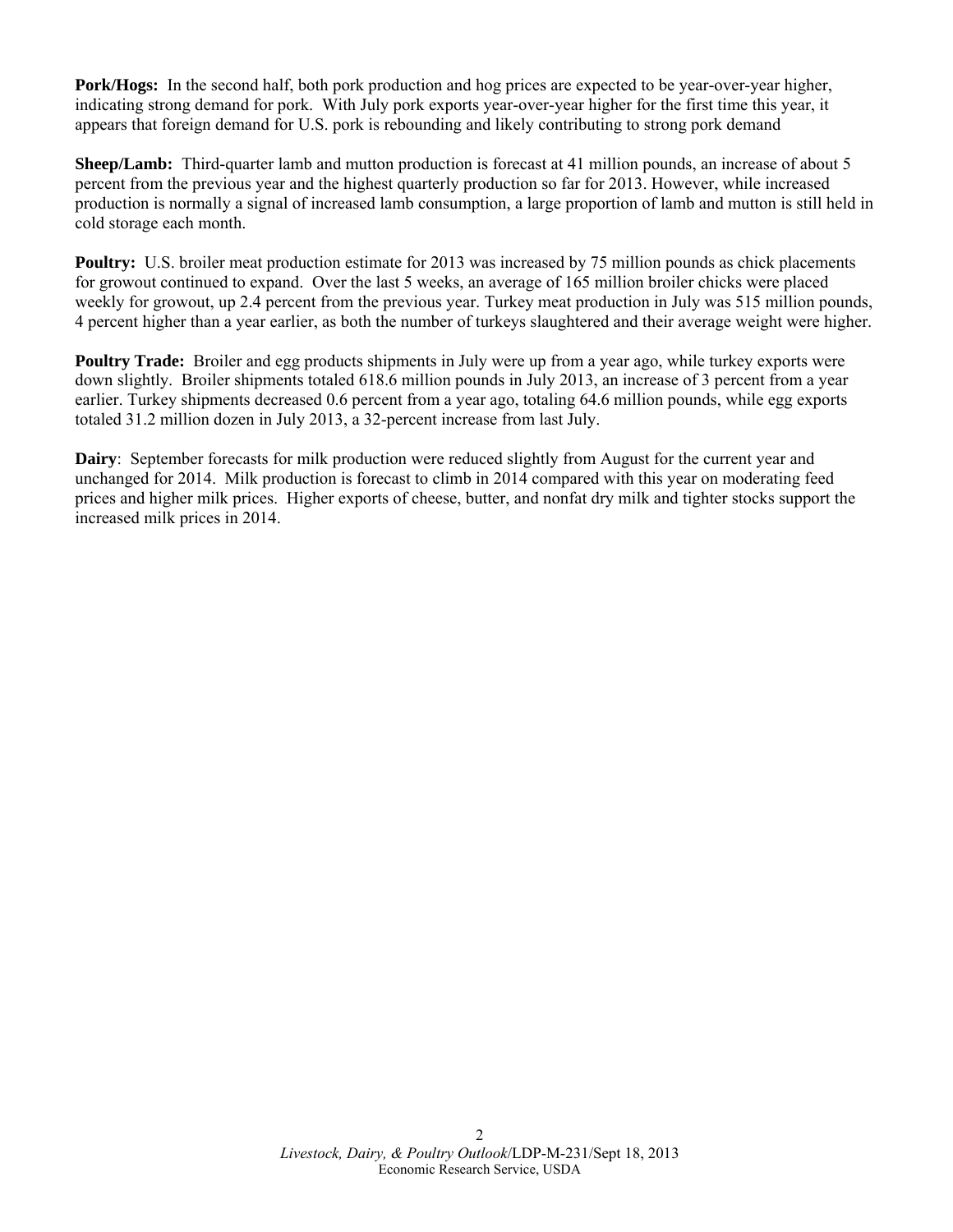#### <span id="page-2-0"></span>*Cow Slaughter Easing*

As is evident in recent federally inspected weekly cow slaughter estimates, total August 2013 monthly commercial cow slaughter will likely show a sharp decline from the August 2012 level. Thus far, the decline appears sharper for beef cows than dairy cows. However, if the "flash drought" in the Central United States persists, it could result in more cows going to slaughter and could temper any expansionary plans to retain beef cows or replacement heifers through the winter, as well as slowing or even reversing the decline in cow slaughter.

In August 2013, dressed weights for 5-area steers (based on LM\_CT180) were about 11 pounds below August 2012 levels. While dressed weights of cattle traditionally increase from April-May lows to a peak in October, steer weights did not begin to decline until after December 2012. The seasonal rate of gain in slaughter weights this year appears to be moderating from the rapid rise that occurred from May to June.

One factor affecting average dressed weights of all cattle, and thus of beef production, is the relative share of cows, bull, steers, and heifers in the slaughter mix. Up until the end of July, beef cows accounted for more than half of total federally inspected cow slaughter. As beef cows are generally somewhat lighter than dairy cows, the relatively sharper decline in beef-cow slaughter will likely result in a slight increase in dressed cow weights for the near term. Reinforcing the overall effect of this potential increase, the recent declines in cow-slaughter share of total slaughter, combined with the heavier weights of fed steers and fed heifers, will likely result in heavier dressed weights for all cattle for the near term.

With most of the year-over-year increase in July steer and heifer slaughter due to 1 more slaughter day in July, with two-thirds of likely year-over-year decline in August slaughter and one extra slaughter day in September, third-quarter slaughter is expected to be above third-quarter 2012. This could be due to the combined contribution of feeder cattle placed at "normal" weights and the larger year-overyear placements of heavyweight feeder cattle since March 2013. Combined with increased production of pork and poultry, greater beef production could dampen any increases in wholesale cutout out values and fed-cattle prices for most of the rest of 2013.

Monthly Retail beef prices set successive new records in July and August. August retail Choice beef prices reached \$5.39 per pound, and All-fresh beef reached \$4.97 Although beef prices are lending some support to pork and poultry prices, pork and poultry are in such abundant supply that they are likely to dampen continued upward movement in beef prices, especially with the seasonal decline in summer grilling demand. Despite the price-dampening pressure from competing meats, generally declining year-over-year beef supplies will result in retail beef prices that are likely to remain near current levels for some time.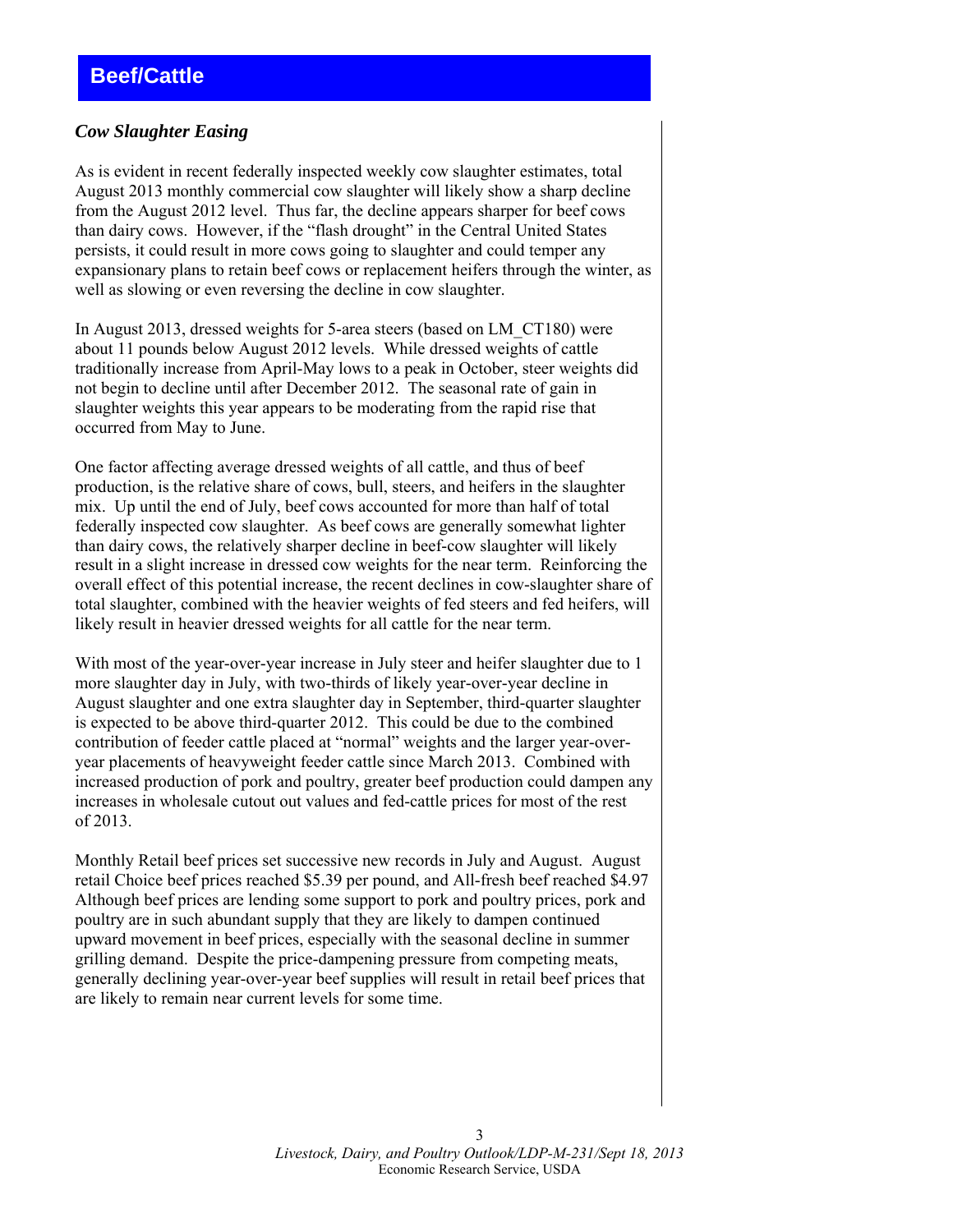# <span id="page-3-0"></span>**Beef Cattle Trade**

#### *U.S. Cattle Imports Revised Lower in 2013 and 2014*

The forecast for 2013 U.S. cattle imports was lowered to 1.9 million head, while the forecast for 2014 was lowered to 1.95 million head. Cattle imports from Mexico have been 46 percent lower this year through July. Drought in 2011, 2012, and early 2013 led to herd liquidation in Mexico and large shipments to the United States. Forage conditions have improved this year, while low inventories limit the supply available for export. Imports from Canada have been stronger in 2013 (+36 percent), totaling over 600,000 head through July. Most of the increase in imports has been of feeder cattle and slaughter cows. U.S. feeder cattle prices remain high relative to Canada. Slaughter cow imports have also risen, in part due to high feed costs in Canada.

#### *U.S. Beef Exports Expand*

U.S. beef exports were up 3 percent through July 2013 with increased trade to Japan (+52 percent), Hong Kong (+70 percent), and Taiwan (+166 percent). Exports to Japan have surged in 2013 since import restrictions were relaxed in February to allow for imports of U.S. beef from cattle aged less than 30 months. Through July, exports have totaled 408 million pounds compared with 269 million pounds for the same period in 2012. Because of higher trade, the 2013 export forecast was raised to 2.41 billion pounds, a decline of 2 percent from 2012. Growth to Japan, Hong Kong and Taiwan is offset by declining shipments to Russia, South Korea, and Vietnam. Exports are also expected to drop in 2014 due to falling production and are forecast at 2.3 billion pounds, a decline of 4.5 percent year-over-year.

#### *U.S. Beef Imports Revised Lower in 2013 and 2014*

U.S. beef imports through July are 2 percent lower year-over-year. Shipments from Canada are down 17 percent and shipments from Australia are down 11 percent. Slaughter accelerated this year in Australia as drought reduced the availability of feed and water. While Australian production and exports have increased, U.S. imports have fallen as stronger demand in Asia, especially in China, have increased competition for beef. Drought earlier in the year also led to higher slaughter and beef production in New Zealand. Imports have risen from both New Zealand (+9 percent) and Mexico (+16 percent) but not enough to offset declines from Australia and Canada. Reflecting expectations of continued tightness in global beef supplies, the import forecast for 2013 was lowered to 2.3 billion pounds. The forecast for 2014 imports was also revised lower to 2.64 billion pounds amid tight global supplies and increased foreign import demand, particularly by Asia.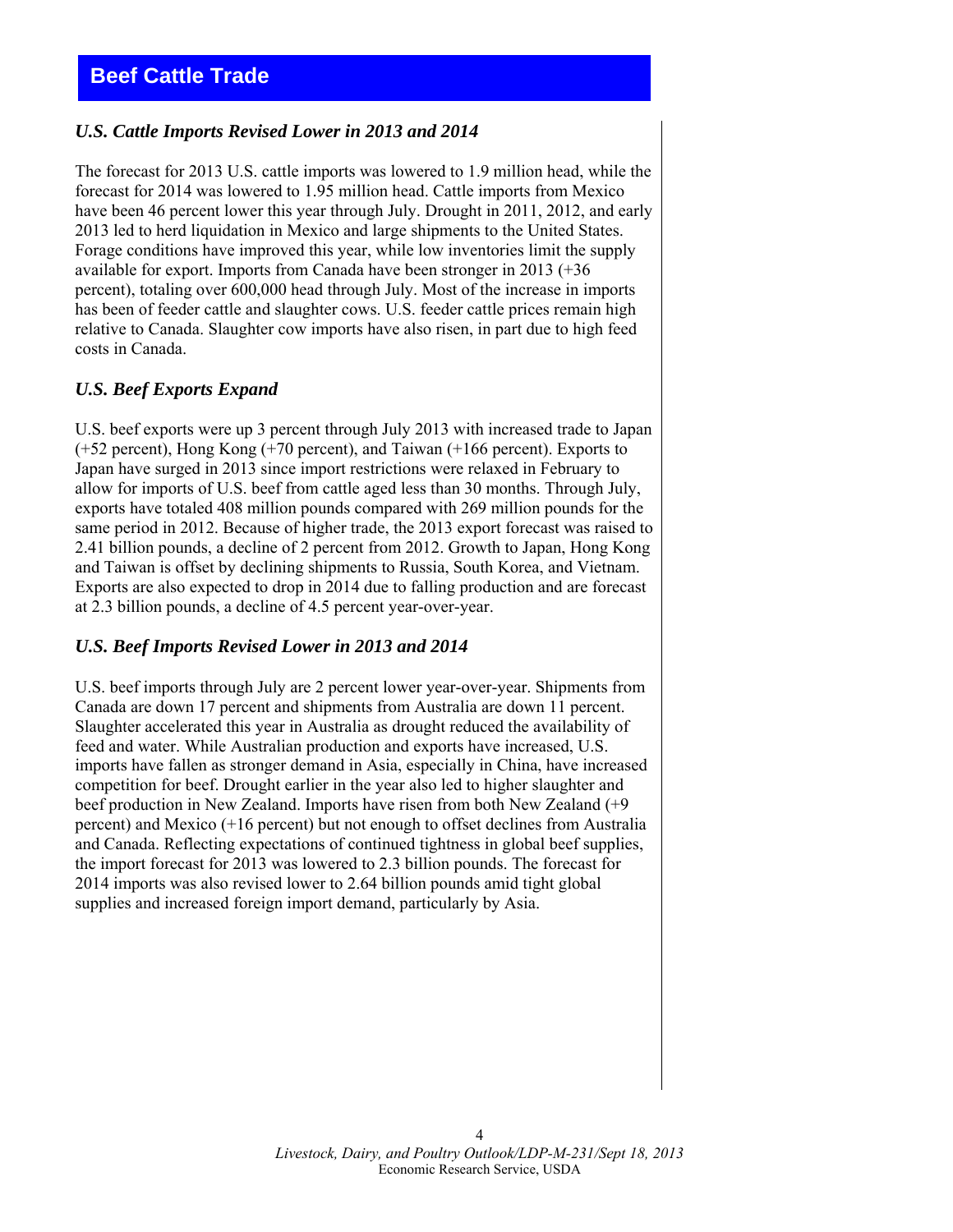# *Higher Hog Prices Expected To Accompany Increased Pork Production Through 2013*

As the U.S. pork industry wraps up the third quarter of 2013 and heads into the fourth quarter—the period of the year when hog slaughter and pork production reach their annual peak—the industry appears to be facing a situation where secondhalf slaughter numbers and hog prices are both expected to be year-over-year higher. Higher hog prices for larger quantities of hogs indicate increased demand for hogs and pork. While high domestic prices of competing animal proteins—beef and poultry prices in particular—are almost certainly a factor in supporting strong pork demand, foreign demand for U.S. pork appears to be rebounding. July pork exports were higher than a year ago, by 2.1 percent, for the first time in 2013.

USDA lowered expected commercial slaughter numbers for both third and fourth quarters of this year, due to lower than expected weekly slaughter numbers from the start of third quarter in July through the first weeks of September. Even so, secondhalf slaughter is expected to be higher than in the second half of 2012. Average dressed weights are also expected to be year-over-year higher. Consequently, thirdquarter commercial pork production—forecast at 5.7 billion pounds—is expected to be 1.2 percent above a year ago. Production in the fourth quarter–6.4 billion pounds—is expected to be almost 3 percent higher than a year ago.

Prices for live equivalent 51-52-percent hogs are expected to average \$67-\$68 per cwt in the third quarter, almost 10 percent above prices a year ago. Prices in the fourth quarter are expected to average \$59-\$61 per cwt, more than 2 percent above a year ago.

## *July Exports Year-Over-Year Higher for the First Time in 2013*

U.S. pork exports in July were almost 407 million pounds, a volume 2.1 percent greater than in July 2012. Exports were lower in the first half of this year, due primarily to weak demand from Asia and Mexico. The export rebound in July was due mainly to larger shipments to Mexico and Japan, although strong exports to Ukraine, Central and South America, the Caribbean, and the Philippines helped to more than offset lower year-over-year exports to China/Hong Kong and the absence of Russia as a foreign destination for U.S. pork products.

## *Japan Remains the Key Country for Pork Exports*

U.S. exports to Japan were year-over-year lower in the first 4 months of 2013. Since May, U.S exports to Japan have rebounded to year-over-year higher levels. Larger U.S shipments to Japan are occurring despite a sharply depreciated yen and slightly higher domestic pork production. Japan's pork consumption is heavily dependent on imports, however. Last year, for example, Japan imported almost half of its pork consumption. Faced with the imperative to import pork products—even at higher prices, due to Japan's aggressively expansionary monetary policy—a goal of Japanese importers is to choose a low-priced exporter among all pork-exporting countries. Larger U.S. exports to Japan since May are thus likely a result of the U.S. pork industry's competitive status vis-à-vis other major foreign suppliers of pork to Japan (i.e., Canada and Denmark). Compared with that of other pork-

> *Livestock, Dairy, and Poultry Outlook/LDP-M-231/Sept 18, 2013*  Economic Research Service, USDA

5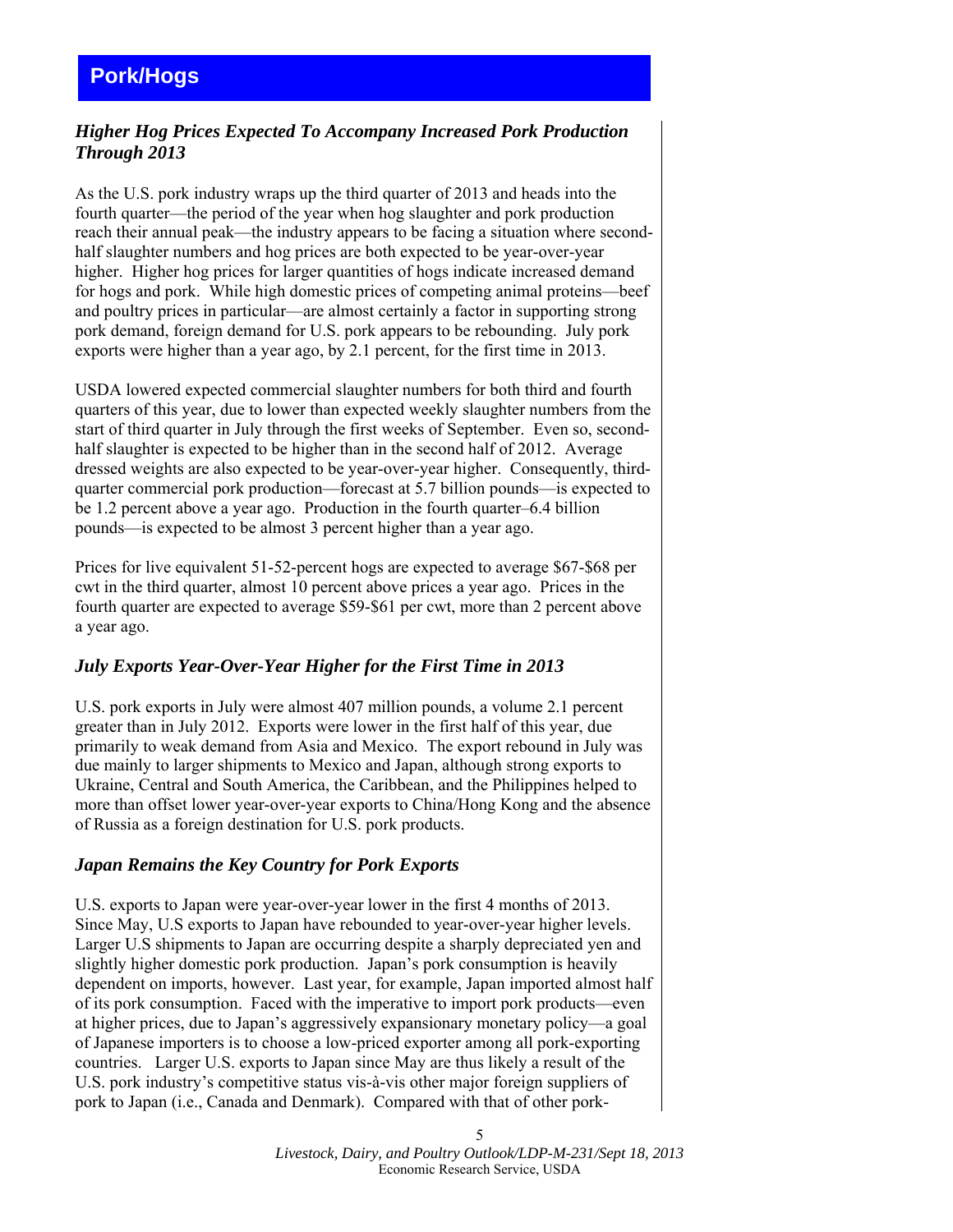exporting countries competing in Japan, the U.S. processing sector is likely what makes the United States a lower cost supplier of pork to Japan.

The *Quarterly Hogs and Pigs* report will be issued by USDA on September 27, 2013 (http://usda.mannlib.cornell.edu/MannUsda/viewDocumentInfo.do?documentID=1 086).

The report's inventory numbers are expected to indicate the potential effects of Porcine Epidemic Diarrhea. The American Association of Swine Veterinarians (http://www.aasv.org) defines PED as follows:

> Porcine Epidemic Diarrhea (PED) is a viral disease caused by a member of the family Coronaviridae. Although clinically similar to transmissible gastroenteritis (TGE), the virus is unrelated to TGE.. Introduction of PED virus into a naïve herd typically results in acute outbreaks of severe diarrhea, vomiting, high morbidity (often 100%), and variable mortality (some reports as high as 100% in young pigs). The incubation period is short (2-4 days) and natural immunity develops over two to three weeks, resulting in colostral protection for neonatal piglets. The virus spreads via the fecal-oral route and fomites….PEDV is not a listed disease of the World Organization for Animal Health (OIE); is not considered a foreign animal disease in the United States; and there are currently no interstate trade restrictions pertaining to PEDV in U.S. swine. It is not a zoonotic disease, does not affect people, and is not a food safety concern.

The first 2013 occurrence of the disease was reported in mid-May. As of August 31, 2013, 17 U.S. States have reported outbreaks of PED, including Iowa and North Carolina. For more information see USDA\APHIS: http://www.aphis.usda.gov/animal\_health/animal\_dis\_spec/swine/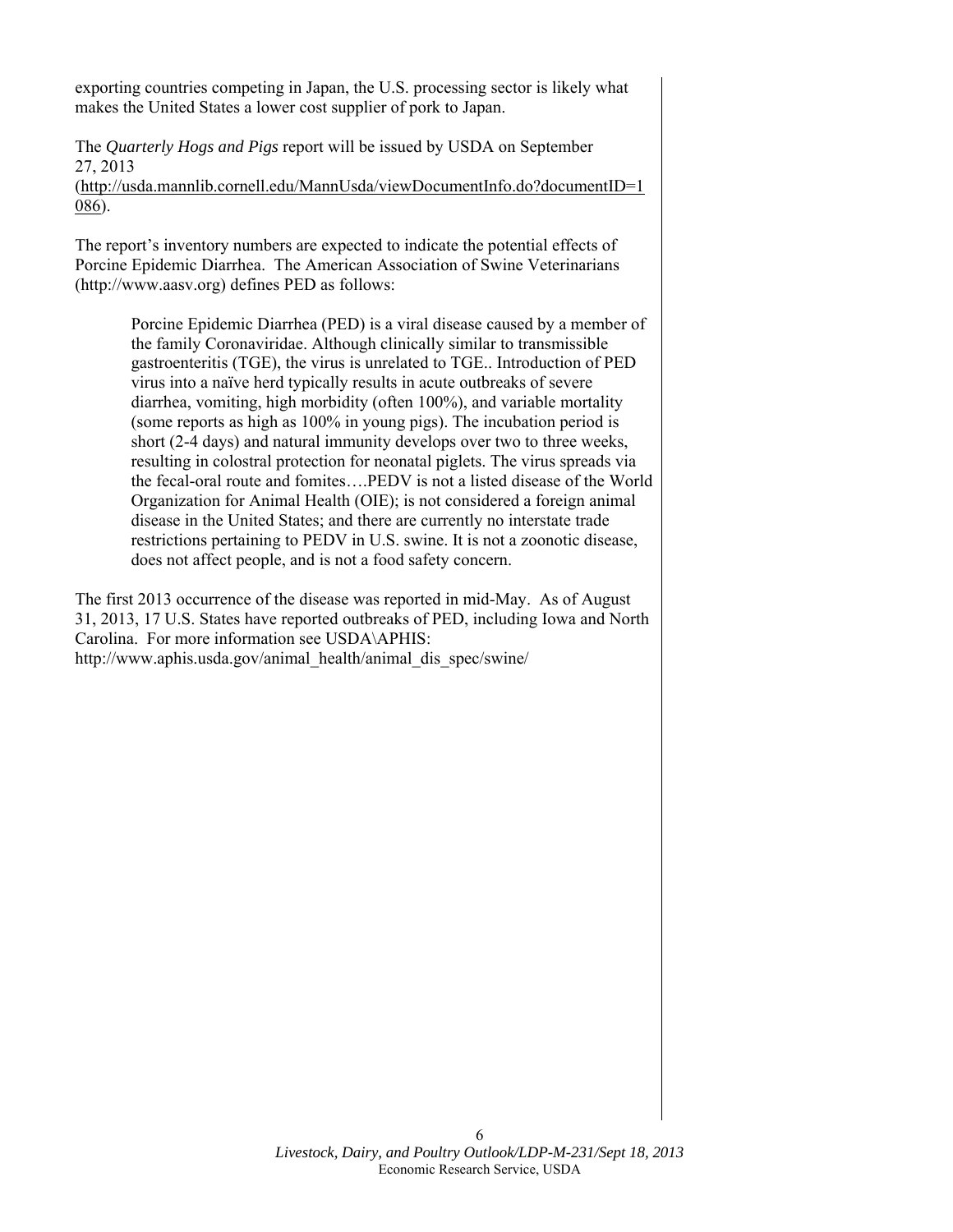# <span id="page-6-0"></span>*Year-Over-Year Increase Expected in Third Quarter Lamb and Mutton Production*

Third-quarter lamb and mutton production is forecast at 41 million pounds, an increase of about 5 percent from the previous year and the highest quarterly production so far for 2013. These are also the highest third-quarter production levels since 2009. July commercial production came in at 14.1 million pounds and August production is forecast at 14 million pounds and September production at 13 million pounds. This is atypical for lamb and mutton production, since production levels tend to fall during the summer months as producers focus on retention and culling within their existing herd. The expected increase in third-quarter production appears to be associated with an increase in the number of animals slaughtered as average slaughter weights and subsequent carcass weights have dropped below 140 pounds and 70 pounds, respectively. The lighter carcass weights suggest that lamb quality is improving and the problem of overfinished lambs may have abated.

While increased production is normally a signal of increased lamb consumption during the summer months, a large proportion of lamb and mutton is still being held in cold storage each month, totaling nearly 23 million pounds at the beginning of August, almost 4 million pounds up from the beginning of July. This represents more than 160 percent of the commercial lamb and mutton production in July. A large proportion of the lamb and mutton in cold storage may be imported.

## *Slaughter Lamb Prices Weaken Slightly*

Third-quarter 2013 slaughter lamb prices at San Angelo, Texas are forecast to weaken slightly from the original forecast. Choice slaughter lamb prices are forecast at \$93-\$94 per cwt. July Choice slaughter lamb prices were \$91.90 per cwt, with August prices falling even further to \$86.50 per cwt. This weakness is reflected across the entire lamb and mutton complex. Much of the weakness may be attributed to smaller than expected demand during the summer months.

## *July Imports Up Fractionally*

Although lamb and mutton demand appear slightly lower, imports have shown an uptick. Second-quarter 2013 lamb and mutton imports were 44 million pounds, up 22 percent from the same period last year. Imports for July rose 1 percent over July 2012. Imports were buoyed by the consumer demand for specific cuts and a stronger U.S. currency relative to Australia and New Zealand. Second-quarter 2013 exports were 2 million pounds, equaling the same period in 2013. Exports in July were 0.5 million pounds, again equaling July 2012.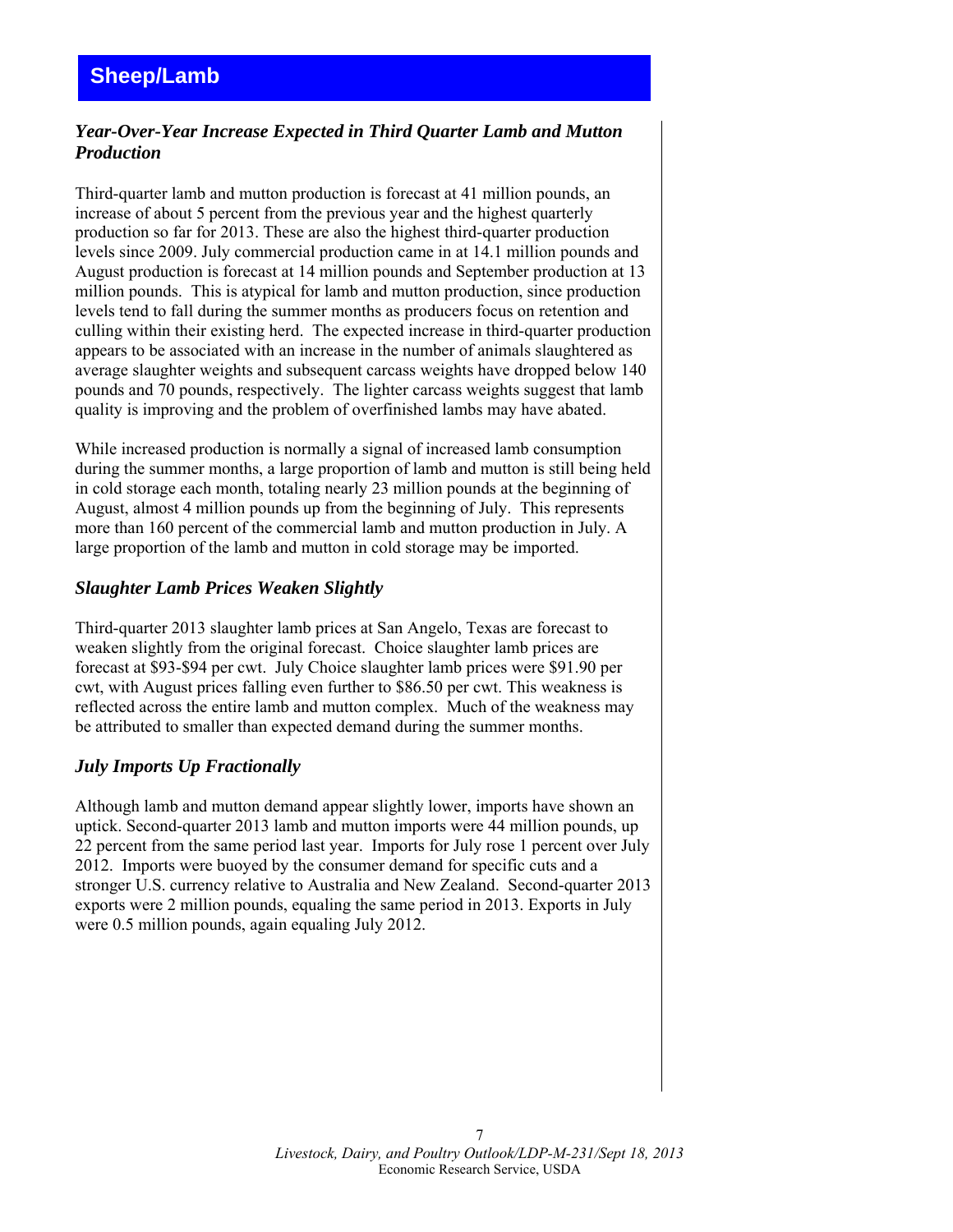# <span id="page-7-0"></span>**Poultry**

## *Broiler Forecasts Increased for Third and Fourth Quarters*

The U.S. broiler meat production forecast for 2013 was increased by 75 million pounds, 25 million pounds higher in the third quarter and 50 million pounds higher in fourth-quarter 2013. This raises the estimate for broiler meat production in the second half of 2013 to 19.2 billion pounds, an increase of 3.4 percent from the same period in 2012. The number of chicks being placed for growout has been increasing through the first 2 months of the third quarter, and with a larger broiler-breeder flock in place, this year-over-year gain in chicks for growout is likely to continue. Additionally, third-quarter 2013 has 1 more slaughter day than the previous year. The outlook for the broiler industry and the poultry industry in general is influenced by the prospects of lower corn and soybean meal prices going into fourth-quarter 2013 and continuing into 2014. With lower grain prices and a forecast for continued gains in the domestic economy, broiler production is forecast to continue to expand in 2014. Broiler meat production is forecast at 38.8 billion pounds, 2.5 percent above 2013 production.

Broiler meat production in July 2013 was 3.3 billion pounds, 4.9 percent higher than a year earlier. This increase can be attributable to both higher average bird weights and the fact that July 2013 had 1more slaughter day than the previous year. The number of birds slaughtered in July was up 3.6 percent from the previous year to 748 million. Added to the increase, there was a 1-percent gain in average liveweights to 5.84 pounds. During August and September, the number of chicks placed for growout is expected to remain above the level of the previous year, while higher average weights are also expected to continue. Average weights in the fourth quarter are expected to be only slightly higher than the previous year.

For the 5-week period ending September 7, the National Agricultural Statistics Service reported that an average of 165 million broiler chicks were placed weekly for growout, 2.4 percent more than in a similar period in 2012.

## *Rise in Stock Levels at the End of July*

Stocks of broiler products at the end of July totaled 654 million pounds, 6.4 percent higher than a year earlier. Over the last 4 months, stock levels have bounced back and forth between about 635 and 650 million pounds. The increase from the previous month was almost entirely due to higher stocks in three categories: stocks of whole birds rose over 6 million pounds from the previous month, reaching 21.7 million pounds, 65 percent higher than the previous year. Stocks of leg quarters rose to 147 million pounds, almost 50 percent higher than the previous year and 9 million pounds higher than at the end of June. The third category with a major increase was wings. At the end of July, wings stocks had risen to 94 million pounds, up 10.6 million pounds from the previous month and nearly 89 percent higher than in July 2012.

Higher stocks of whole birds had been anticipated as prices for them had been gradually declining for some time. The large increase in cold storage holdings for leg quarters is a different story as wholesale prices have been relatively unchanged for the last several months, staying within a narrow range of \$0.50 to \$0.54 per pound. The increase in leg quarter stocks may not have triggered a decline in

> 8 *Livestock, Dairy, and Poultry Outlook/LDP-M-231/Sept 18, 2013*  Economic Research Service, USDA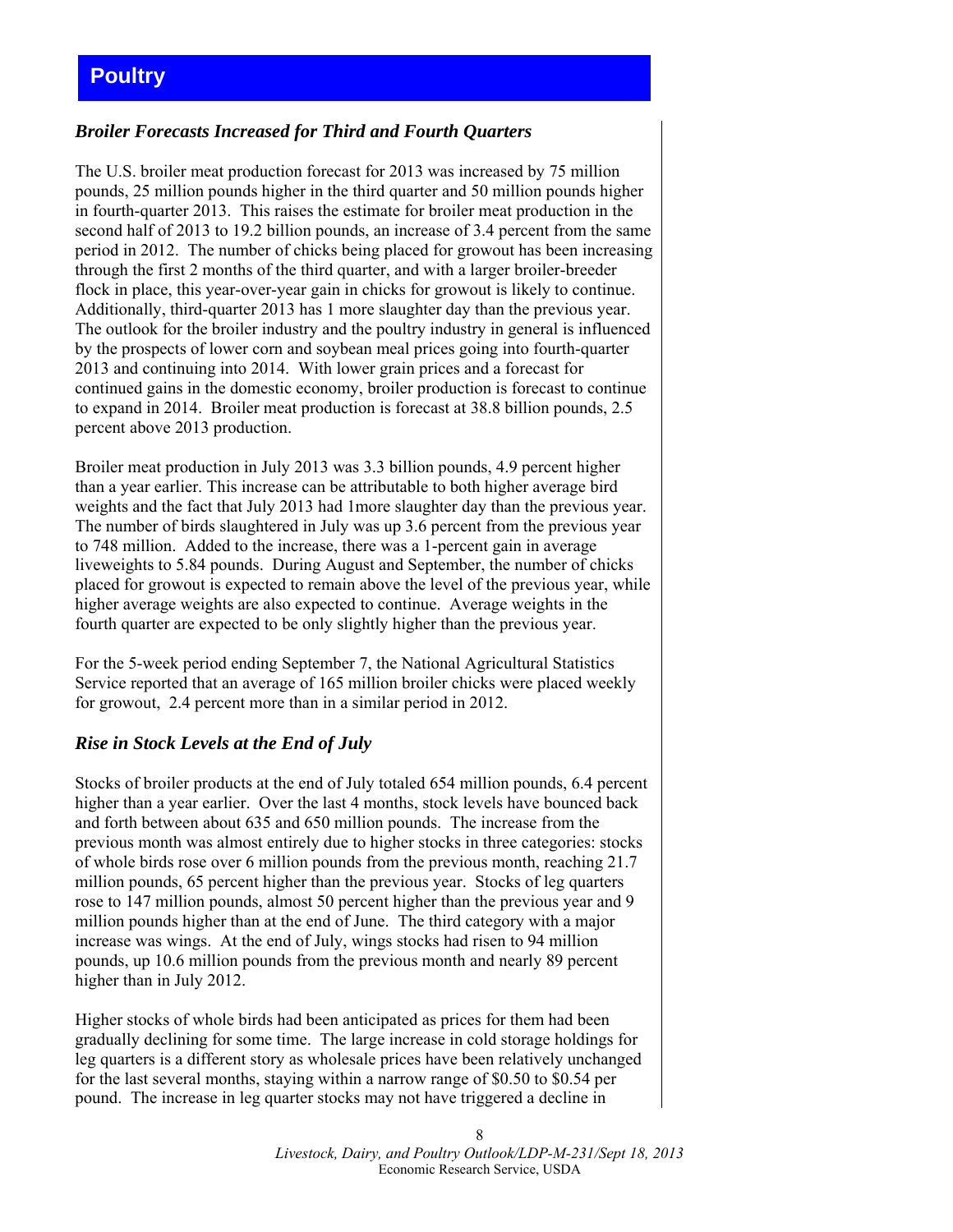prices, as exports of broiler products have been strong so far in 2013 and exports of leg quarters in July totaled 159 million pounds, about the same as in 2012. Cold storage holdings of wings have increased almost continually since the beginning of the year. Part of the increase, especially in recent months, may be tied to a buildup of stocks before the national rollout of wings at McDonald's: in late August, the chain announced that it would put wings on the menus of all its domestic restaurants for a limited time. The announcement stated that the rollout would begin on September 9 and would be nationwide by September 24. The new wing product is expected to remain on the menu through November.

With an increase in cold storage holdings in July and a forecast for increased broiler production in the third and fourth quarters, the forecast for ending stocks was increased to 635 million pounds at the end of September and 650 million pounds at the end of 2013. This pattern was continued in first-quarter 2014, with the estimate raised to 635 million pounds.

#### *Broiler Product Prices Generally Lower in August*

Higher broiler meat production, even in the face of strong exports, resulted in downward pressure on most broiler prices, although for most products prices remained higher than the previous year. In August, prices for boneless/skinless breasts in the Northeast market were over 20 percent higher than last year's. This is a smaller year-over-year change from a month earlier, and prices going into September point to an additional price decline. Prices for breasts with ribs and linerun breasts have followed the same general pattern as those for boneless/skinless breasts. Prices for thigh products have shown a bit more strength, with prices thus far in September appearing to be at or slightly higher than their August levels. Prices for leg meat products have likely benefited from the continued strong export market, with overall exports from January to July up 3 percent from the same period last year and shipments to Mexico 23 percent higher.

One broiler part that has not had the same general price strength over the first twothirds of 2013 is wings. After peaking in January, wing prices fell sharply over the next 4 months and have remained well below their year-earlier levels. Traditionally, wing prices would start to show some seasonal increase towards the end of the third quarter, but this year, with higher broiler production, the increase is likely to be somewhat dampened.

## *Turkey Production Up 4 Percent in July*

Turkey meat production in July was 515 million pounds, up 4 percent from a year earlier. This slightly higher than expected production led the forecast of thirdquarter 2013 production to be increased by 25 million pounds to 1.47 billion pounds, down only 1 percent from the previous year. The increase in July production was also evenly divided between an increase in the number of birds slaughtered and higher average weights. Average bird weights were 29.7 pounds, 1.6 percent higher than July 2012, but down 1.2 percent from the previous month. Turkey weights normally decline in the summer months due to higher temperatures. Turkeys slaughtered in July totaled 21.6 million, an increase 1.8 percent from a year earlier. The increase was the result 1 more slaughter day in July 2013 than the previous year. Over the first 7 months of 2013, turkey meat production totaled 3.5 billion pounds, an increase of only 0.4 percent from the same period in 2012. The

> $\overline{Q}$ *Livestock, Dairy, and Poultry Outlook/LDP-M-231/Sept 18, 2013*  Economic Research Service, USDA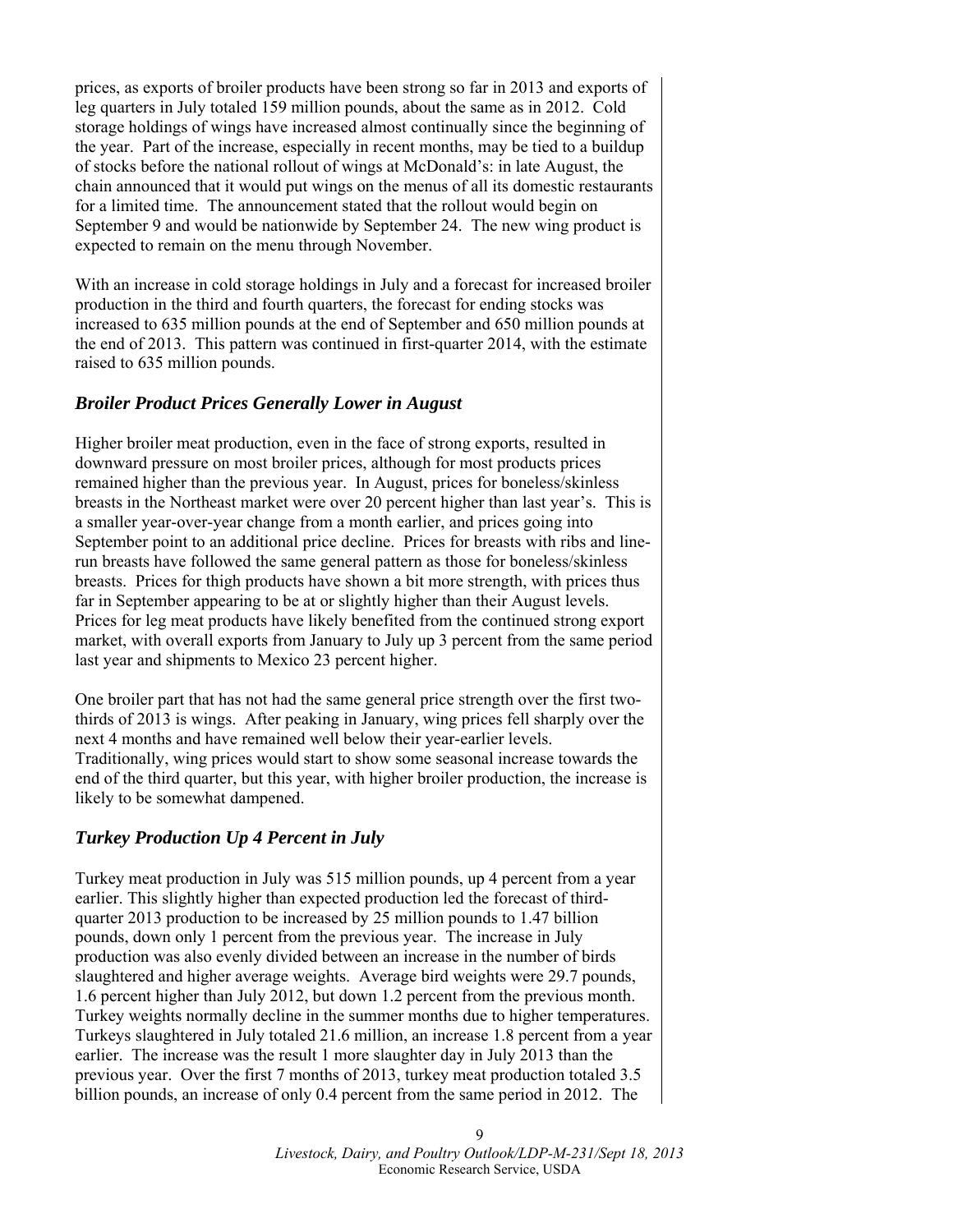increase is solely due to higher bird weights as the number of turkeys slaughtered was down 1.4 percent from a year earlier.

With continued declines in the numbers of poults placed for growout and pressure from an increased soybean meal price forecast, the production forecast for 2014 was lowered by 120 million pounds to 6.06 billion, an increase of 2.2 percent from 2013. Although lower feed prices would normally have a positive impact on production, higher stock levels have been placing downward pressure on whole-bird prices and some turkey parts, lessening the incentive to expand production.

Since March, overall demand for turkey has pretty much equaled production when compared with 2012, leaving cold storage holdings for turkey (while rising seasonally) between 4 and 7 percent higher than a year earlier. At the end of July, cold storage holdings of turkey were 581 million pounds, up 6.1 percent from the previous year. The split on total holdings was 328 million pounds of whole birds, up 7 percent from the previous year and 253 million pounds of stocks of turkey parts, 5 percent higher than at the end of July 2012. Between the end of June and the end of July, increasing stocks of whole birds accounted for all the rise in overall turkey stocks, with stocks of turkey parts declining somewhat. Cold storage holdings for turkey parts were strongly mixed, with legs and mechanically deboned meat down sharply (33 and 13 percent). Holdings of turkey parts in the "other" category or the unclassified category were both higher (14 percent and 6 percent). Also higher were cold storage holdings of turkey breast meat, up 9 percent to 83 million pounds.

Turkey meat production is forecast lower on a year-over-year basis in both thirdand fourth-quarter 2013. Even with this decline in production, the forecast for ending stocks in the third and fourth quarters were increased to 550 and 320 million pounds, an increase of 30 million pounds in the third quarter and 20 million pounds in the fourth. With higher turkey meat production forecast for 2014, the ending stocks forecasts were also increased for the first and second quarters.

In August, prices for whole frozen hen turkeys averaged around \$0.99 per pound, down about 10 cents from the previous year. Prices for frozen whole hen turkeys on a year-over-year basis have been lower for the last 11 months. Prices for whole birds are expected to remain below year-earlier levels through the rest of thirdquarter 2013 and in the fourth quarter.

The demand for turkey parts in relation to supply has been variable, depending on the turkey parts. Prices for breast meat parts have generally been lower than the previous year, while prices for leg meat parts (drumsticks and thighs) have generally been higher. In July, prices for turkey breasts averaged \$1.21 per pound, 10 percent lower than the previous year, and prices for boneless/skinless breast meat averaged \$1.55 per pound about 11 percent lower. However, prices for drumsticks rose to \$0.75 per pound in July, over 30 percent higher than a year earlier, and prices for thighs were \$1.08 per pound, up 28 percent. With turkey meat production forecast lowered through the rest of 2013, prices for turkey parts are expected to be stronger, but this may be countered by higher stocks.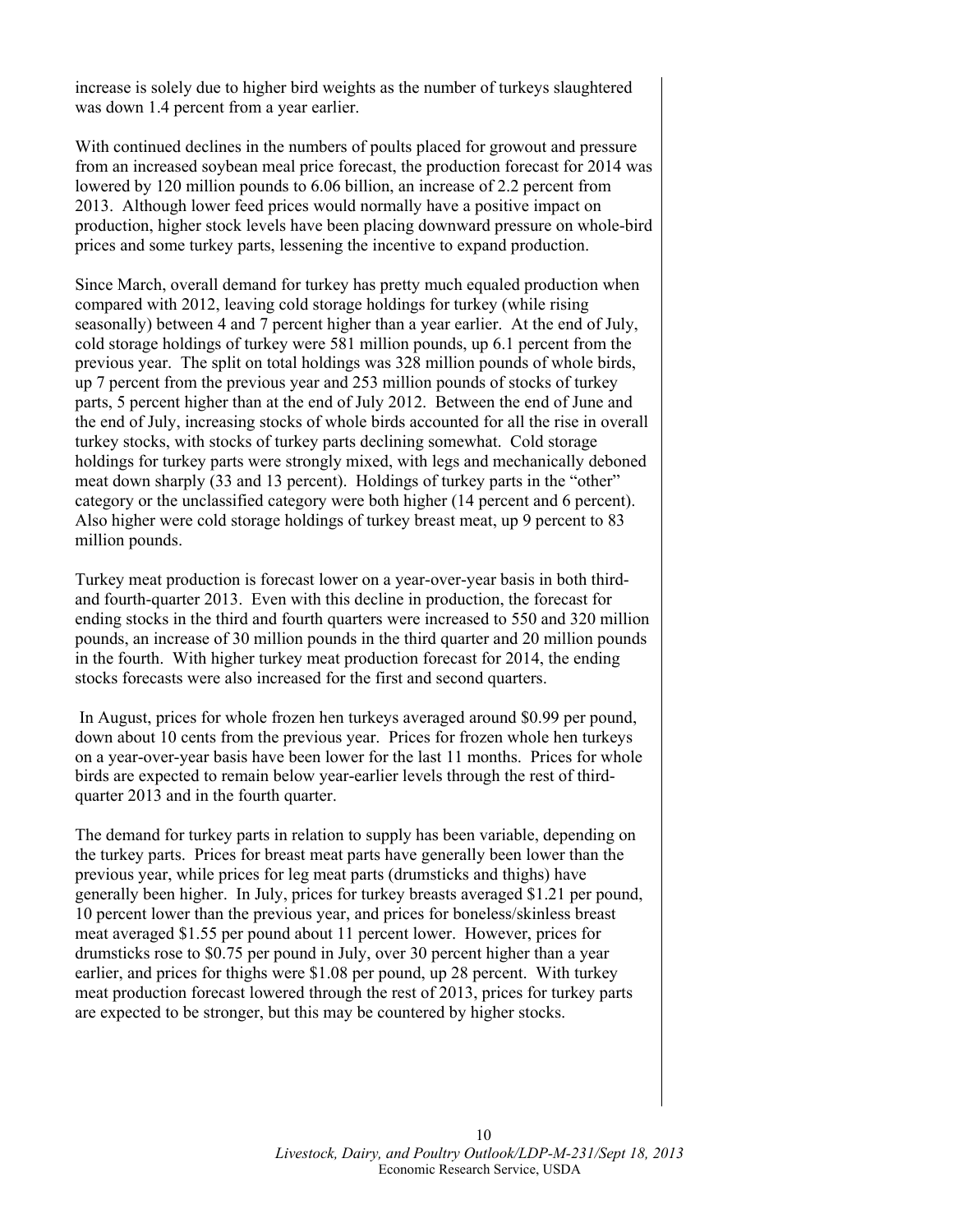## *Table Egg Flock Higher in July*

In July, the number of hens in the table egg flock was reported at 288.7 million, 2 percent higher than a year earlier. The table egg industry has been expanding for almost 2 years now, and the number of hens in the table egg flock has been higher on a year-over-year basis since October 2011. With the increase in the flock, table egg production also increased. Over the first 7 months of 2013, table egg production has totaled 3.9 billion dozen, 2 percent higher than the previous year. Production is expected to continue higher throughout the second- half of 2013 to total 3.5 billion dozen, a 2-percent increase from the same period in 2012. With an anticipated decline in both corn and soybean prices in 2014, table egg production is expected to continue to expand but at a slower rate than in 2013. Production is forecast to reach 6.92 billion dozen, an increase of less than 1 percent from the previous year.

The hatching flock for meat-type birds was reported at 52.5 million in July, an increase of 3.4 percent from the previous year. After being lower on a year-overyear basis during the first 11 months of 2012, the flock size turned upward in December 2012 and the flock size has been higher than the previous year throughout 2013. The higher number of hens in the broiler-type laying flock has resulted in greater egg production in 6 of the first 7 months in 2013—the lone exception was February, which had 1fewer day than the previous year, which was a leap-year. Hatching-egg production is expected to be considerably higher than the previous year through the remainder of the second half of 2013 and into 2014 as financial conditions and feed prices point to an expansion in the broiler industry, which is responsible for the majority of hatching-egg production.

With higher shell egg production forecast in both the third and fourth quarters of 2013, egg prices are expected to decline somewhat from the previous year. Wholesale egg prices in the New York market are forecast at \$1.17-\$1.20 per dozen in third-quarter 2013, a decline of 10 percent from the previous year's very strong third quarter, when prices averaged \$1.32 per dozen. Prices are expected to increase to \$1.20-1.26 per dozen in the fourth quarter but to remain below those of a year earlier. The strengthening of prices in fourth quarter is expected to come mostly from normal seasonal demand increases during the Thanksgiving and Christmas holidays.

The higher shell egg production forecast for next year is expected to place downward pressure on prices. As a result, quarterly prices in the first half of 2014 are forecast to be below those in 2013.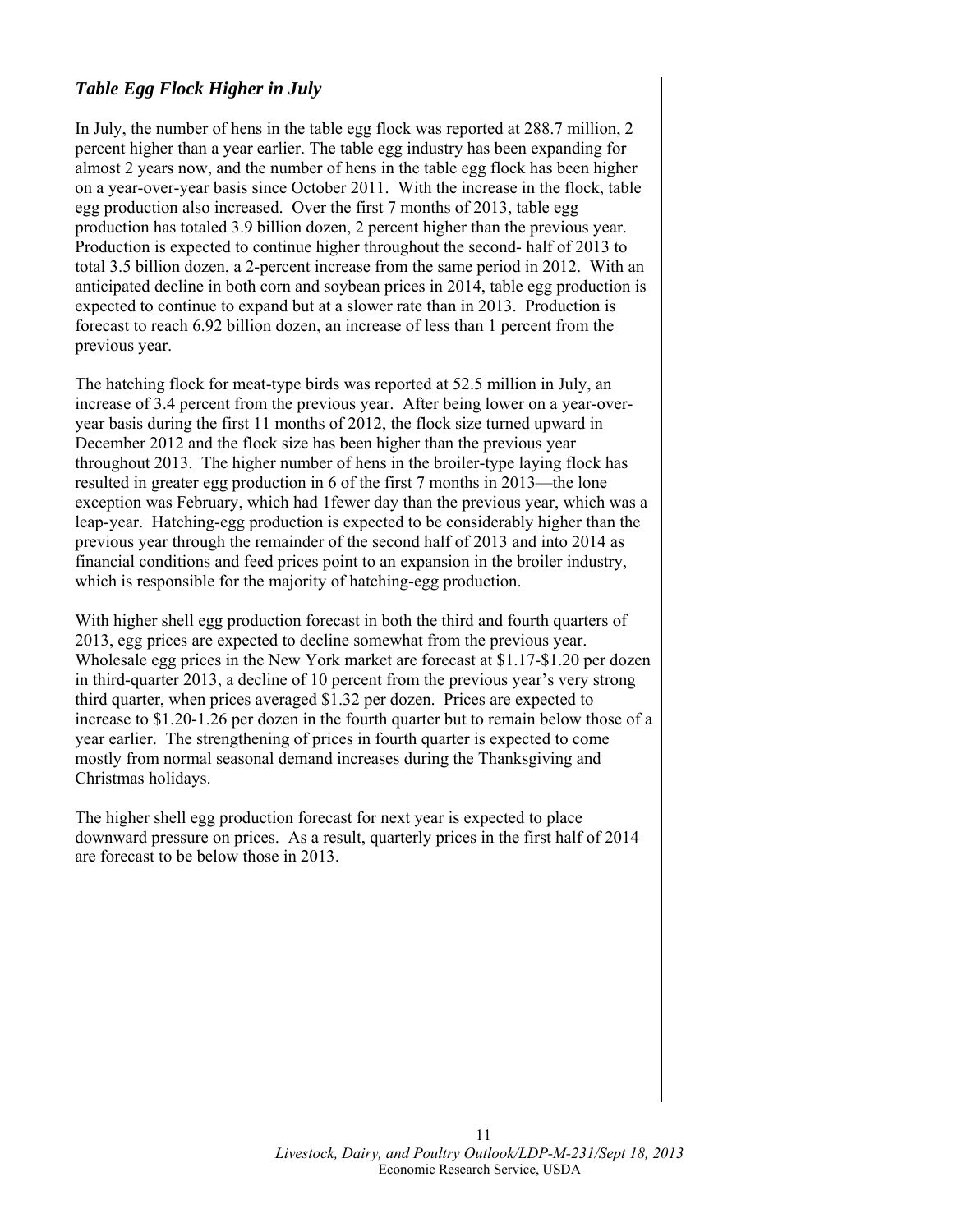# <span id="page-11-0"></span>**Poultry Trade**

#### *Broiler Shipments Still Strong in July*

Broiler shipments in July 2013 rose 3 percent from a year earlier, totaling 618.6 million pounds. The reasons for this increase were continuing strong demand from Mexico and significant year-over-year increases in shipments to a number of other destinations, including Cuba, Georgia, and West Africa. The United States shipped 122 million pounds of broiler meat to Mexico in July 2013, a 17.5-percent increase from last year. Shipments to Cuba increased by 123 percent over last year, while shipments to Georgia were up 138 percent. Gabon in West Africa had an increase in shipments of 386 percent and Angola had a 43-percent increase. In contrast, many commonly cited destinations took notable steps backward, with Russia and the Baltic States seeing significant declines. Sixty million pounds of broiler meat were shipped to Russia in July 2013, a 16-percent decrease from last year. The Baltic States as a whole saw a 40-percent decline in U.S. shipments that totaled only 16.7 million pounds versus 28 million a year ago. However, while 16.7 million pounds is low compared with last year, it is the second highest total of shipments to the region since the beginning of the year. China once again displayed a strong year-over-year gain with 23 million pounds of broiler shipments, a 33-percent increase over last July. As mentioned in last month's update, this was prior to the recent WTO ruling against China's antidumping and countervailing duties on imports of U.S. chicken parts. Prior to implementation of the duties in 2010, U.S. broiler shipments to China consistently exceeded 40 million pounds per month. Although, it is expected that any reduction in duties will support exports to China, the timing of implementation of the ruling is uncertain and is not included in the broiler export forecast. USDA forecasts 1.9 billion pounds of broiler exports for the third quarter of 2013, a 75 million pound decrease in the forecast from August.

#### *Turkey Shipments Steady in July*

Turkey shipments totaled 64.6 million pounds in July 2013, virtually unchanged from a year ago. Mexico's continued strong demand for turkey parts remains the key driver of turkey shipments. The U.S. shipped over 36 million pounds of turkey meat to Mexico in July 2013, an increase of 3 percent from a year earlier and amounting to 56 percent of all shipments. Shipments to other leading turkey markets such as China and the Philippines were down from a year ago. Shipments to China were down 20 percent compared with last year and shipments to the Philippines were down 52 percent. However, for the year through July, exports to China are 22 percent above 2012. For the Philippines, shipments are 49 percent lower so far in 2013 than in last year. The forecast for third-quarter turkey exports remains at 180 million pounds, unchanged from last month.

#### *Egg and Egg Products Shipments Remain Up in July*

Egg and egg products shipments in July 2013 were up 32 percent from a year ago. On a shell-egg basis a total of 31.2 million dozen eggs was shipped. July's increase in total egg shipments is again due almost solely to the large demand from Mexico. The 10.4 million dozen eggs shipped to Mexico in July are a 560 percent increase from a year ago. Mexico is still facing delays in rebuilding its egg-laying flocks following the July 2012 Avian Influenza outbreak at layer farms in Jalisco and Aguascalientes. As a result of the outbreak, U.S. egg exports to Mexico have been

> 12 *Livestock, Dairy, and Poultry Outlook/LDP-M-231/Sept 18, 2013*  Economic Research Service, USDA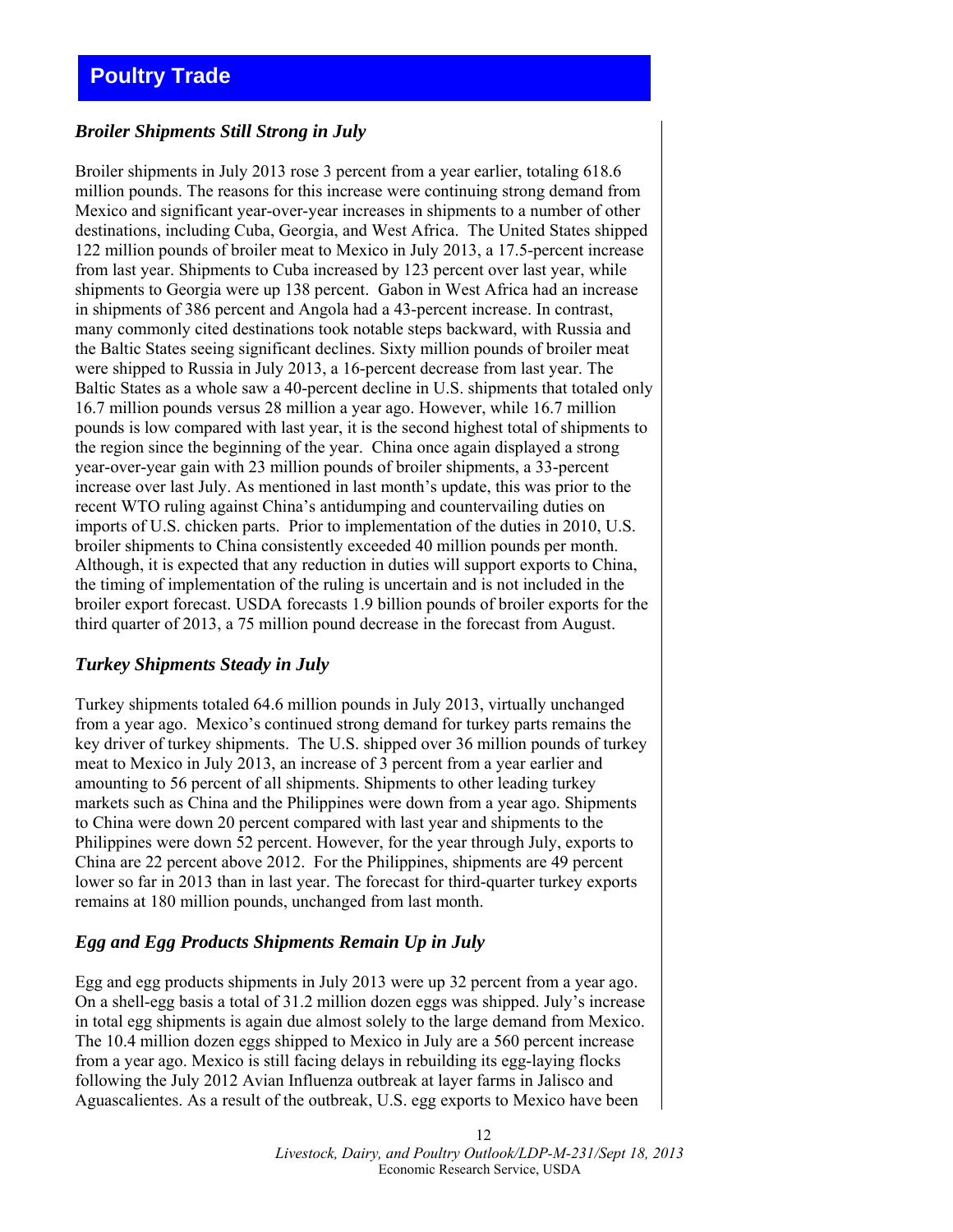significantly higher. In the 2 years preceding the outbreak, U.S. monthly egg exports to Mexico had not exceeded 2.3 million dozen. The forecast for thirdquarter 2013 egg exports remains at 100 million dozen.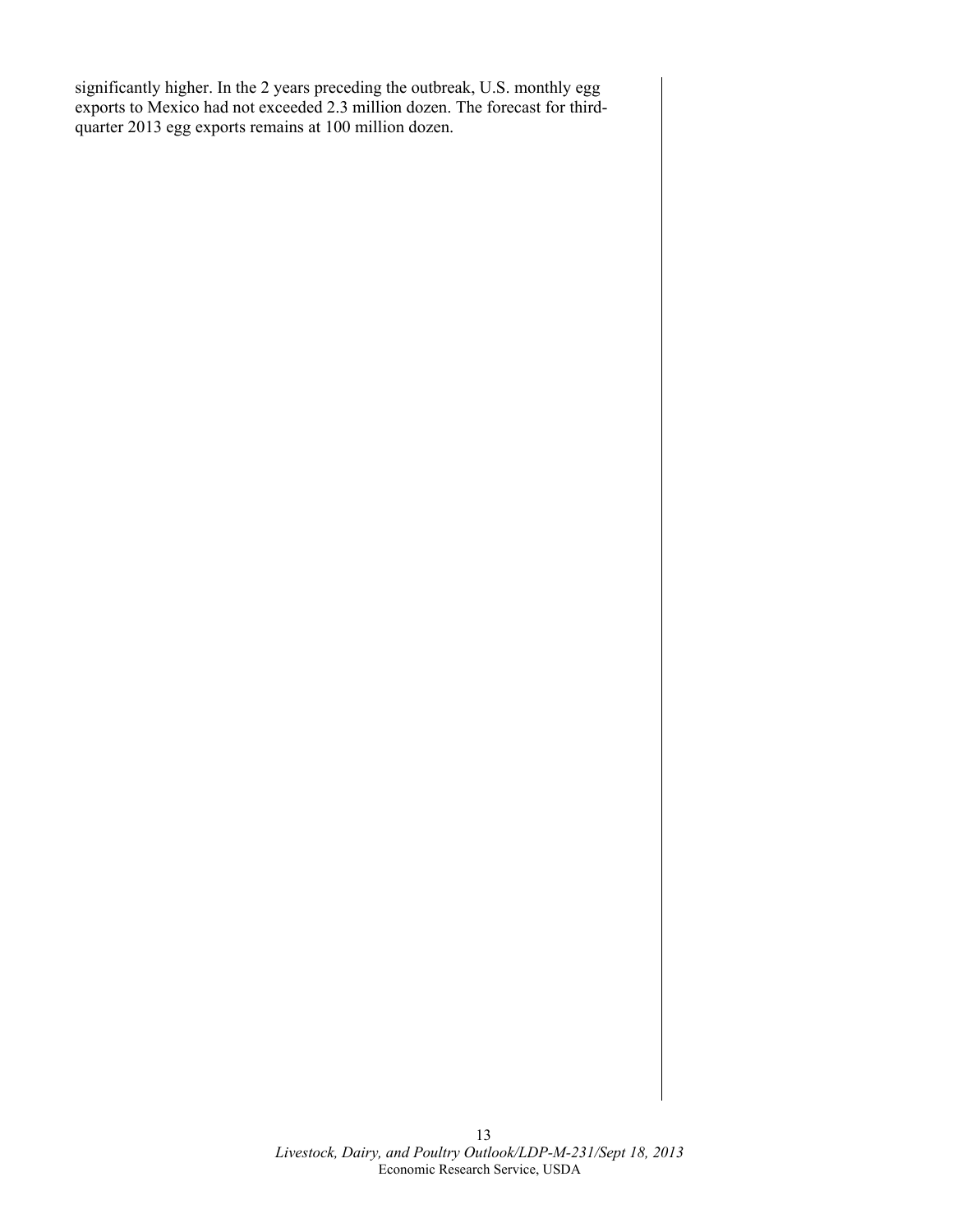# <span id="page-13-0"></span>**Dairy**

## *Demand Firms Prices in 2014 Despite Higher Expected Milk Production Next Year*

Milk production for the current year was reduced fractionally in September from the August forecast to 201.8 billion pounds. The production forecast for 2014 was unchanged from August at 204.5 billion pounds. The small reduction in current year production is predicated on slightly lower production in the third quarter, based on hot weather reducing production in western States, partly offset by continued production growth in the Midwest and Eastern states. There is no basis for changing the 2014 production forecast.

The 2013/14 price forecast for corn was lowered from the August projection to \$4.40-\$5.20 per bushel. Yield forecasts were raised for September, and the higher production offset lower projected carryin stocks. Forecast corn production is now a record 13.8 billion bushels. The 2013/14 forecast soybean meal price was increased in September for 2013/14 to \$360-\$400 per ton due to a lower yield forecast. The August Agricultural Prices report places the preliminary August price for alfalfa hay at \$200 per ton, down slightly from last month and down fractionally from August 2012. On balance, feed prices are forecast to moderate next year and the milk-feed price ratio should climb in 2014, helping to boost milk production.

Milk equivalent imports on a fats basis are lowered fractionally from August to 4.1 billion pounds for 2013 and are unchanged from last month at 4.1 billion pounds in 2014. Imports on a skims-solids basis were lowered from August estimates to 5.2 billion pounds for 2013 on the basis of lower-than-expected milk protein concentrate imports. The skims-solids import forecast is unchanged from August at 5.4 billion pounds for 2014.

Current-year export forecasts on both a fats and skims-solids basis are increased from August to 11.0 and 38.1 billion pounds, respectively. For next year, milk equivalent exports are raised from August forecasts to 10.4 billion pounds on a fats basis and 37.3 billion pounds on a skims-solids basis. International dairy product prices remain seasonally strong, despite an expected good production year in New Zealand. European Union (EU) production is lagging and internal EU prices remain strong. Year-to-date butter exports are robust and, given the relatively competitive U.S. prices, should continue apace. While global dairy prices will likely moderate in 2014, the United States will maintain a competitive advantage in world dairy markets. U.S. dairy exports will likely remain brisk to traditional markets, such as Asia and Mexico.

Stronger exports and slightly higher domestic disappearance are the rationale for this month's reduced milk equivalent stocks for 2013 on both a fats and skim-solids basis. Ending stocks were lowered for 2014, in part on the basis of lower expected carryin stocks from 2013.

Price forecasts for the major dairy products are raised in the September forecast. Demand, particularly foreign demand, remains firm, while a U.S. production rebound is not expected until 2014. Cheese prices are raised from August to \$1.755-\$1.775 per pound this year and are increased for 2014 to \$1.670-\$1.770 per pound. Butter prices are raised slightly for 2013 to \$1.500-\$1.540 per pound and

> 14 *Livestock, Dairy, and Poultry Outlook/LDP-M-231/Sept 18, 2013*  Economic Research Service, USDA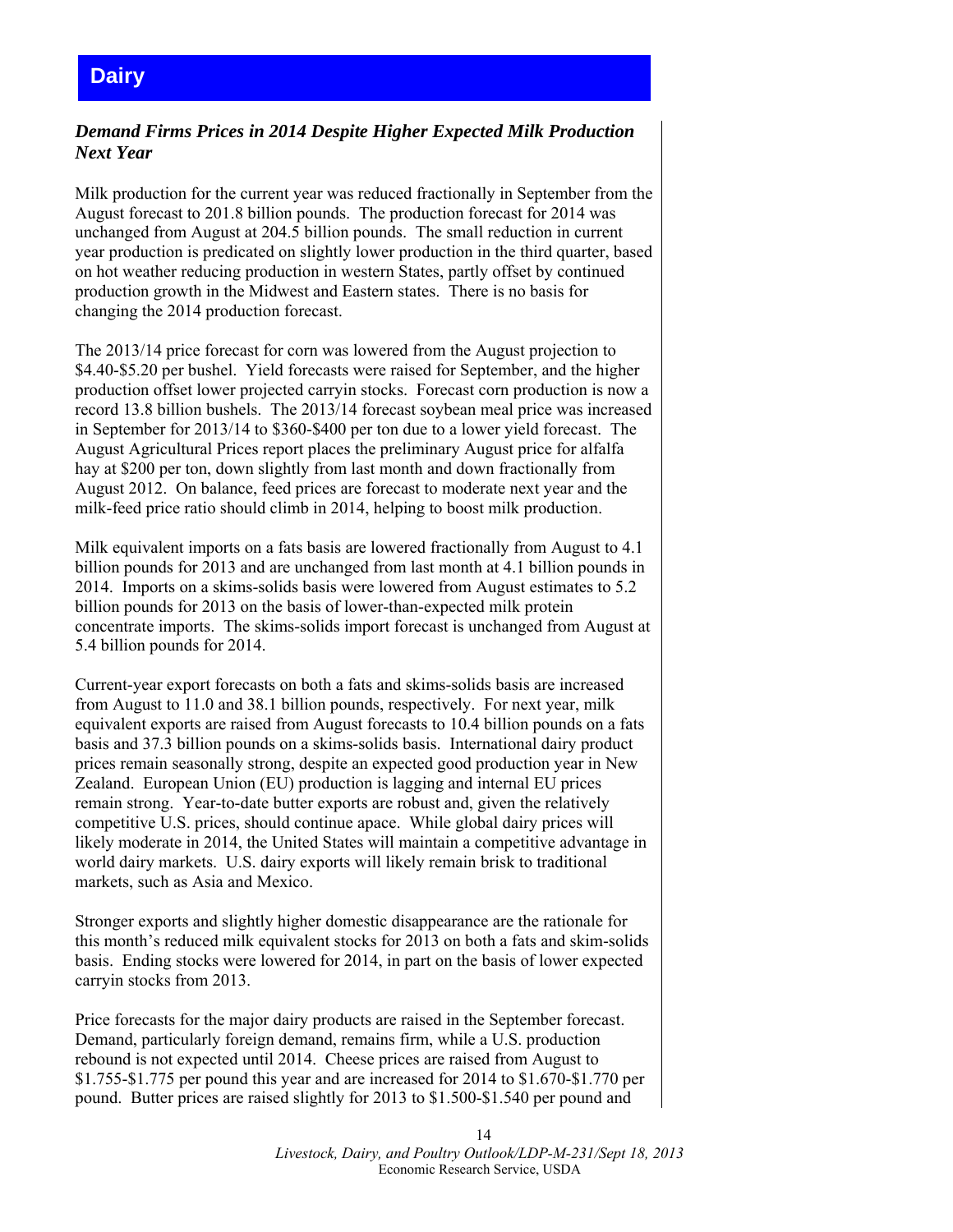increased for next year to \$1.470-\$1.600 per pound. Stronger demand across the board tightens stocks; however, higher expected production next year lowers prices on a year-over-year basis for cheese and butter. Nonfat dry milk price forecasts for 2013 are raised in September to \$1.675-\$1.695 per pound and to \$1.675-\$1.745 per pound next year. Whey prices are unchanged from August at 58.5-60.5 cents per pound for the current year, increased slightly in 2014 to 58.5-61.5 cents per pound.

Milk prices are increased to reflect the higher product prices. The Class III price is forecast higher than August 2013 at \$17.90-\$18.10 per cwt and forecast at \$17.05- \$18.05 per cwt in 2014. The Class IV price for 2013 is projected higher this month at \$18.60-\$18.90 per cwt and is also raised to \$18.45-\$19.55 per cwt for next year. Similarly, the all milk price is raised this month to \$19.70-\$19.90 per cwt and to \$19.35-\$20.35 per cwt for 2013 and 2014, respectively.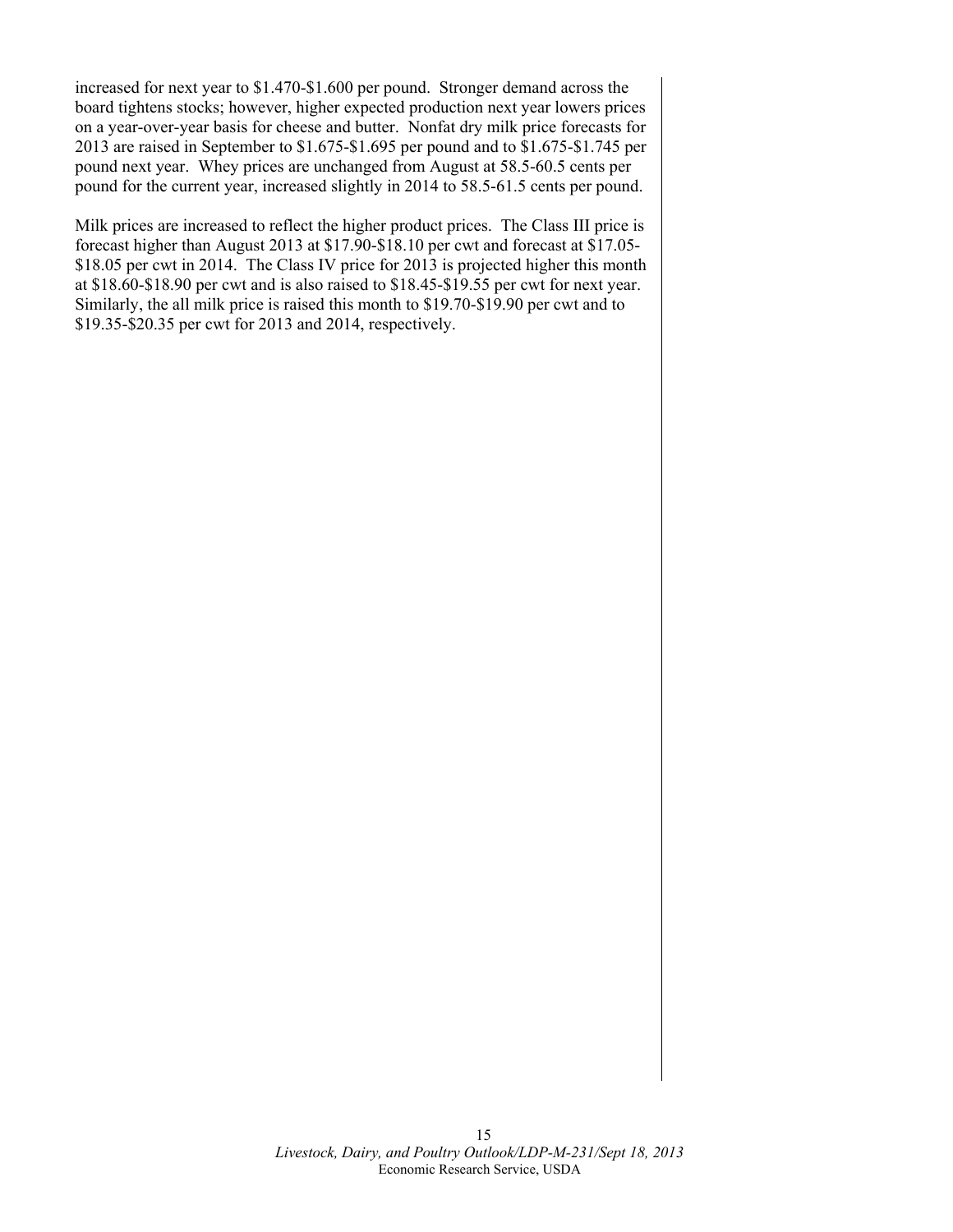# <span id="page-15-0"></span>**Contacts and Links**

#### **Contact Information**

| Ken Mathews (coordinator,           | $(202)$ 694-5183   | kmathews@ers.usda.gov                |
|-------------------------------------|--------------------|--------------------------------------|
| cattle/beef and veal)               |                    |                                      |
| Lindsay Kuberka (cattle/beef trade) | $(202)$ 694-5333   | lmkuberka@ers.usda.gov               |
| Alex Melton (poultry trade)         | $(202) 694 - 5409$ | awmelton@ers.usda.gov                |
| Mildred M. Haley (hogs/pork)        | $(202)$ 694-5176   | mhaley@ers.usda.gov                  |
| David J. Harvey (poultry, eggs)     | $(202)$ 694-5177   | diharvey@ers.usda.gov                |
| David J. Harvey (Aquaculture)       | $(202) 694 - 5177$ | djharvey@ers.usda.gov                |
| Roger Hoskin (dairy)                | $(202)$ 694-5148   | $r \text{hosh}(\omega)$ ers.usda.gov |
| Keithly Jones (sheep and goats)     | $(202)$ 694-5172   | kjones@ers.usda.gov                  |
| Carolyn Liggon (web publishing)     | $(202)$ 694-5056   | cvliggon@ers.usda.gov                |
|                                     |                    |                                      |

#### **Subscription Information**

Subscribe to ERS e-mail notification service at

<http://www.ers.usda.gov/subscribe-to-ers-e-newsletters.aspx> to receive timely notification of newsletter availability. Printed copies can be purchased from the USDA Order Desk by calling 1-800-363-2068 (specify the issue number or series SUB-LDPM-4042).

#### *Data Products*

Meat Price Spreads, <http://www.ers.usda.gov/data-products/meat-price-spreads.aspx>, provides monthly average price values, and the differences among those values, at the farm, wholesale, and retail stages of the production and marketing chain for selected cuts of beef, pork, and broilers. In addition, retail prices are provided for beef and pork cuts, turkey, whole chickens, eggs, and dairy products.

Livestock and Meat Trade Data, [http://www.ers.usda.gov/data-products/livestock-meat](http://www.ers.usda.gov/data-products/livestock-meat-domestic-data.aspx) [-domestic-data.aspx](http://www.ers.usda.gov/data-products/livestock-meat-domestic-data.aspx), contains monthly and annual data for the past 1-2 years for imports and exports of live cattle and hogs, beef and veal, lamb and mutton, pork, broiler meat, turkey meat, and shell eggs. The tables report physical quantities, not dollar values or unit prices. Breakdowns by major trading countries are included.

#### *Related Websites*

Livestock, Dairy, and Poultry Outlook, <http://www.ers.usda.gov/publications/ldpm-livestock,-dairy,-and-poultry-outlook.aspx> Animal Production and Marketing Issues, <http://www.ers.usda.gov/topics/animal-products/animal-production-marketing-issues.aspx> Cattle, <http://www.ers.usda.gov/topics/animal-products/cattle-beef.aspx> Dairy, <http://www.ers.usda.gov/topics/animal-products/dairy.aspx> Hogs, <http://www.ers.usda.gov/topics/animal-products/hogs-pork.aspx> Poultry and Eggs, <http://www.ers.usda.gov/topics/animal-products/poultry-eggs.aspx> WASDE,

<http://usda.mannlib.cornell.edu/MannUsda/viewDocumentInfo.do?documentID=1194>

The U.S. Department of Agriculture (USDA) prohibits discrimination in all its programs and activities on the basis of race, color, national origin, age, disability, and, where applicable, sex, marital status, familial status, parental status, religion, sexual orientation, genetic information, political beliefs, reprisal, or because all or a part of an individual's income is derived from any public assistance program. (Not all prohibited bases apply to all programs.) Persons with disabilities who require alternative means for communication of program information (Braille, large print, audiotape, etc.) should contact USDA's TARGET Center at (202) 720-2600 (voice and TDD). To file a complaint of discrimination write to USDA, Director, Office of Civil Rights, 1400 Independence Avenue, S.W., Washington, D.C. 20250-9410 or call (800) 795-3272 (voice) or (202) 720-6382 (TDD). USDA is an equal opportunity provider and employer.

#### 16 *Livestock, Dairy, & Poultry Outlook*/LDP-M-231/Sept 18, 2013 Economic Research Service, USDA

#### **E-mail Notification**

Readers of ERS outlook reports have two ways they can receive an e-mail notice about release of reports and associated data.

• Receive timely notification (soon after the report is posted on the web) via USDA's Economics, Statistics and Market Information System (which is housed at Cornell University's Mann Library). Go to http://usda.mannlib.cornell.edu/ [MannUsda/aboutEmailService.do](http://usda.mannlib.cornell.edu/ MannUsda/aboutEmailService.do)  and follow the instructions to receive e-mail notices about ERS, Agricultural Marketing Service, National Agricultural Statistics Service, and World Agricultural Outlook Board products.

• Receive weekly notification (on Friday afternoon) via the ERS website. Go to

[http://www.ers.usda.gov/subscribe](http://www.ers.usda.gov/subscribe-to-ers-e-newsletters.aspx) -to-ers-e-newsletters.aspx and follow the instructions to receive notices about ERS outlook reports, Amber Waves magazine, and other reports and data products on specific topics. ERS also offers RSS (really simple syndication) feeds for all ERS products. Go to <http://www.ers.usda.gov/rss/>to get started.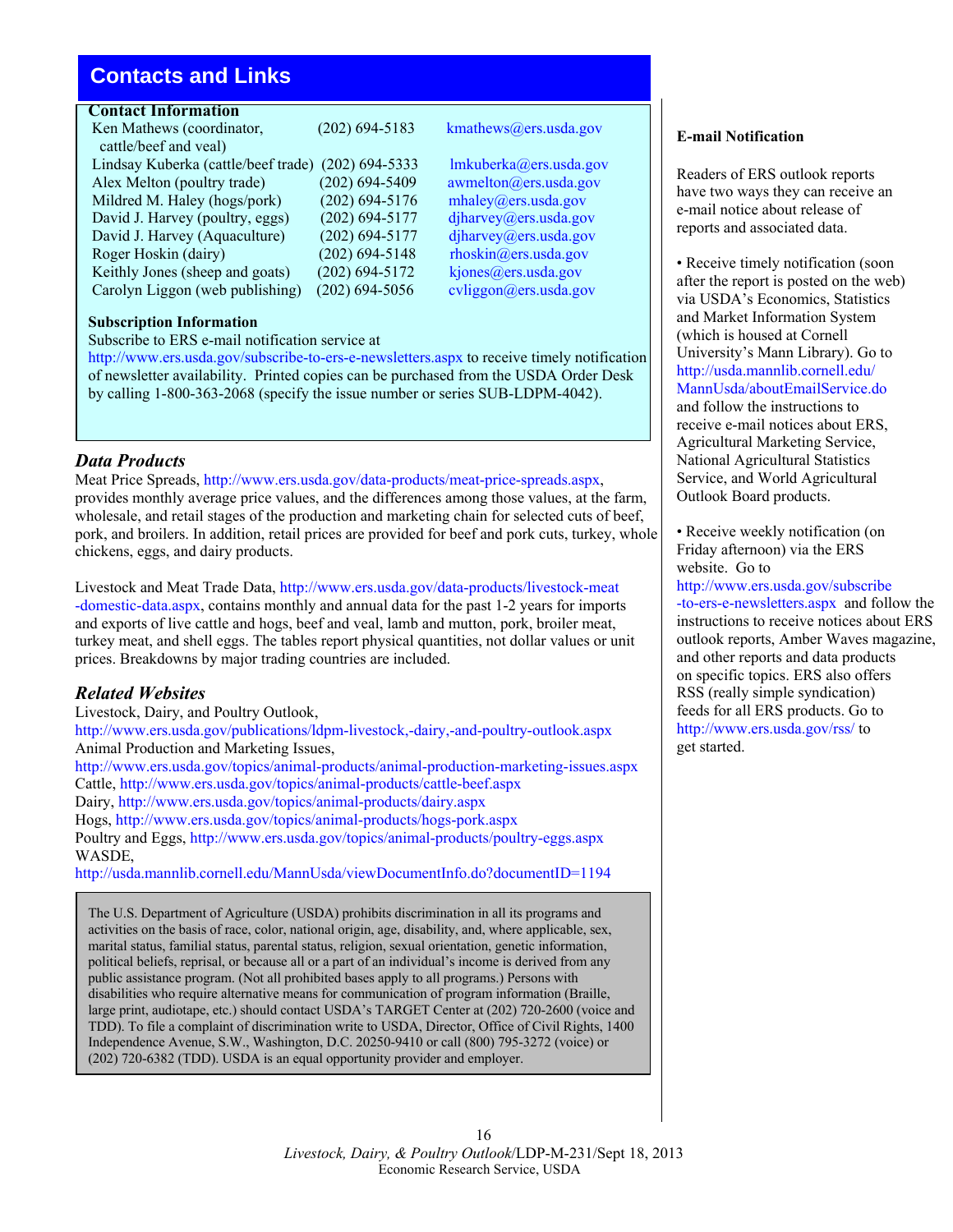<span id="page-16-0"></span>

| U.S. red meat and poultry forecasts        |        |              |        |        |        |        |              |        |        |        |        |              |        |        |        |        |              |         |         |         |         |              |         |
|--------------------------------------------|--------|--------------|--------|--------|--------|--------|--------------|--------|--------|--------|--------|--------------|--------|--------|--------|--------|--------------|---------|---------|---------|---------|--------------|---------|
|                                            | 2010   |              |        |        |        | 2011   |              |        |        |        | 2012   |              |        |        |        | 2013   |              |         |         |         | 2014    |              |         |
|                                            |        | $\mathbf{I}$ | Ш      | IV     | Annual |        | $\mathbf{H}$ | Ш      | IV     | Annual |        | $\mathbf{I}$ | Ш      | IV     | Annual |        | $\mathbf{I}$ | Ш       | IV      | Annual  |         | $\mathbf{H}$ | Annual  |
| Production, million lb                     |        |              |        |        |        |        |              |        |        |        |        |              |        |        |        |        |              |         |         |         |         |              |         |
| Beef                                       | 6.248  | 6,546        | 6,768  | 6,741  | 26,305 | 6,410  | 6.559        | 6,736  | 6,490  | 26,195 | 6,283  | 6,473        | 6,586  | 6,572  | 25.913 | 6,172  | 6,517        | 6,640   | 6,270   | 25,599  | 5,870   | 6,135        | 24,150  |
| Pork                                       | 5.607  | 5,302        | 5,401  | 6,126  | 22,437 | 5,719  | 5.370        | 5,484  | 6,186  | 22,758 | 5,858  | 5.519        | 5,631  | 6,244  | 23,253 | 5,777  | 5,519        | 5,700   | 6,400   | 23,396  | 5,930   | 5,700        | 24,135  |
| Lamb and mutton                            | 43     | 40           | 39     | 42     | 164    | 36     | 40           | 36     | 37     | 149    | 39     | 39           | 39     | 39     | 156    | 38     | 40           | 41      | 38      | 157     | 38      | 39           | 153     |
| <b>Broilers</b>                            | 8,733  | 9,198        | 9,496  | 9,484  | 36,910 | 9,290  | 9,509        | 9,542  | 8,860  | 37,201 | 9,089  | 9,381        | 9,372  | 9,197  | 37,039 | 9,143  | 9,466        | 9,650   | 9,550   | 37,809  | 9,425   | 9,775        | 38,750  |
| Turkeys                                    | 1,340  | 1,383        | 1,415  | 1,506  | 5,644  | 1,402  | 1,471        | 1,423  | 1,495  | 5,791  | 1,446  | 1,505        | 1,480  | 1,537  | 5.967  | 1,459  | 1,486        | 1,465   | 1,515   | 5,925   | 1,445   | 1,520        | 6,055   |
| Total red meat & poultry                   | 22,122 | 22,626       | 23,291 | 24,058 | 92,097 | 23,011 | 23,113       | 23,396 | 23.225 | 92,745 | 22,866 | 23,085       | 23,274 | 23,738 | 92,962 | 22,742 | 23.190       | 23,653  | 23.924  | 93.509  | 22,861  | 23.336       | 93.888  |
| Table eggs, mil. doz.                      | 1.610  | 1,626        | 1,645  | 1,666  | 6,547  | 1,624  | 1,634        | 1,646  | 1.686  | 6,590  | 1.658  | 1,653        | 1,677  | 1.734  | 6,722  | 1,680  | 1,696        | 1,720   | 1.760   | 6,856   | 1,705   | 1,715        | 6,920   |
| Per capita disappearance, retail lb 2/     |        |              |        |        |        |        |              |        |        |        |        |              |        |        |        |        |              |         |         |         |         |              |         |
| Beef                                       | 14.6   | 15.1         | 15.3   | 14.6   | 59.6   | 14.1   | 14.6         | 14.7   | 14.0   | 57.3   | 14.0   | 14.7         | 14.5   | 14.2   | 57.4   | 13.7   | 14.5         | 14.6    | 13.9    | 56.7    | 13.1    | 13.8         | 54.0    |
| Pork                                       | 11.8   | 11.4         | 11.7   | 12.8   | 47.8   | 11.4   | 11.1         | 11.0   | 12.2   | 45.7   | 11.1   | 10.9         | 11.2   | 12.7   | 45.9   | 11.5   | 11.3         | 11.3    | 12.8    | 46.9    | 11.7    | 11.5         | 47.9    |
| Lamb and mutton                            | 0.2    | 0.2          | 0.2    | 0.2    | 0.9    | 0.2    | 0.2          | 0.2    | 0.2    | 0.8    | 0.2    | 0.2          | 0.2    | 0.2    | 0.8    | 0.2    | 0.2          | 0.2     | 0.2     | 0.9     | 0.2     | 0.2          | 0.9     |
| <b>Broilers</b>                            | 20.1   | 20.5         | 21.4   | 20.4   | 82.4   | 21.5   | 21.5         | 20.8   | 19.1   | 82.9   | 20.1   | 20.4         | 20.3   | 19.7   | 80.4   | 20.1   | 20.3         | 20.8    | 20.6    | 81.8    | 20.3    | 21.1         | 83.3    |
| Turkeys                                    | 3.5    | 3.6          | 4.1    | 5.2    | 16.4   | 3.5    | 3.5          | 4.0    | 5.0    | 16.1   | 3.5    | 3.6          | 4.1    | 4.9    | 16.0   | 3.7    | 3.6          | 4.1     | 4.8     | 16.1    | 3.6     | 3.7          | 16.6    |
| Total red meat & poultry                   | 50.7   | 51.2         | 53.3   | 53.7   | 208.9  | 51.3   | 51.3         | 51.0   | 51.0   | 204.6  | 49.3   | 50.3         | 50.6   | 52.0   | 202.2  | 49.5   | 50.3         | 51.4    | 52.7    | 204.0   | 49.3    | 50.8         | 204.3   |
| Eggs, number                               | 61.5   | 61.4         | 62.2   | 62.8   | 247.9  | 61.1   | 61.3         | 62.2   | 63.1   | 247.6  | 62.3   | 61.2         | 62.2   | 64.0   | 249.7  | 62.4   | 61.6         | 62.5    | 64.3    | 250.7   | 62.4    | 62.9         | 253.5   |
| <b>Market prices</b>                       |        |              |        |        |        |        |              |        |        |        |        |              |        |        |        |        |              |         |         |         |         |              |         |
| Choice steers, 5-area Direct, \$/cwt       | 89.44  | 96.33        | 95.47  | 100.28 | 95.38  | 110.07 | 112.79       | 114.05 | 121.99 | 114.73 | 125.29 | 120.91       | 119.69 | 125.54 | 122.86 | 125.52 | 124 95       | 121-124 | 122-128 | 123-126 | 122-132 | 124-134      | 126-136 |
| Feeder steers, Ok City, \$/cwt             | 98.73  | 112.65       | 112.29 | 113.55 | 109.31 | 127.20 | 131.09       | 134.74 | 141.93 | 133.74 | 152.81 | 150.05       | 139.31 | 143.40 | 146.39 | 141.36 | 133.10       | 151-154 | 151-157 | 142-145 | 154-164 | 170-180      | 160-170 |
| Cutter Cows. National L.E., \$/cwt         | 51.79  | 58.79        | 58.90  | 54.93  | 56.10  | 68.66  | 74.88        | 66.11  | 63.54  | 68.30  | 76.57  | 83.51        | 76.94  | 73.81  | 77.71  | 77.87  | 77.46        | 78-81   | 78-80   | 77-80   | 79-83   | 83-87        | 81-85   |
| Choice slaughter lambs, San Angelo, \$/cwt | 103.87 | 106.17       | 115.57 | 141.62 | 116.81 | 174.66 | 157.99       | 161.13 | 148.61 | 160.60 | 145.33 | 127.08       | 89.28  | 89.85  | 112.89 | 107.53 | 91.72        | 91-94   | 93-99   | 96-99   | 94-104  | 96-106       | 93-103  |
| Barrows & gilts, N. base, I.e. \$/cwt      | 50.41  | 59.60        | 60.13  | 50.11  | 55.06  | 59.94  | 68.80        | 71.06  | 64.66  | 66.11  | 61.68  | 61.79        | 61.43  | 58.63  | 60.88  | 59.03  | 65.46        | 67-68   | 59-61   | 62-64   | 57-61   | 60-64        | 58-62   |
| Broilers, 12 City, cents/lb                | 82.20  | 85.00        | 84.50  | 80.00  | 82.90  | 77.90  | 82.60        | 78.80  | 76.80  | 79.00  | 87.40  | 85.1         | 82     | 92.1   | 86.6   | 103.5  | 108.6        | 93-94   | 89-93   | 98-100  | 88-96   | 90-98        | 95-102  |
| Turkeys, Eastern, cents/lb                 | 75.60  | 84.40        | 97.90  | 103.70 | 90.40  | 90.20  | 99.90        | 106.40 | 111.60 | 102.00 | 100.70 | 106.9        | 108.5  | 106.1  | 105.6  | 96     | 97.7         | 99-102  | 100-106 | 98-100  | 90-98   | 93-101       | 95-102  |
| Eggs, New York, cents/doz.                 | 126.00 | 82.80        | 93.10  | 123.20 | 106.30 | 105.80 | 106.60       | 117.70 | 131.20 | 115.30 | 108.70 | 99.7         | 131.9  | 129.4  | 117.4  | 126.9  | 1099         | 117-120 | 120-126 | 119-121 | 110-120 | 101-109      | 107-116 |
| U.S. trade, million lb                     |        |              |        |        |        |        |              |        |        |        |        |              |        |        |        |        |              |         |         |         |         |              |         |
| Beef & veal exports                        | 478    | 585          | 590    | 646    | 2,299  | 633    | 702          | 766    | 683    | 2,785  | 558    | 625          | 651    | 621    | 2,455  | 557    | 631          | 650     | 570     | 2,408   | 525     | 500          | 2,300   |
| Beef & veal imports                        | 573    | 690          | 598    | 436    | 2,297  | 461    | 593          | 548    | 454    | 2.057  | 582    | 669          | 516    | 452    | 2,219  | 590    | 628          | 550     | 530     | 2,298   | 645     | 700          | 2,640   |
| Lamb and mutton imports                    | 47     | 46           | 31     | 42     | 166    | 49     | 48           | 31     | 34     | 162    | 37     | 38           | 38     | 40     | 153    | 49     | 44           | 38      | 42      | 173     | 44      | 42           | 164     |
| Pork exports                               | 1.046  | 1,081        | 951    | 1,146  | 4,224  | 1,248  | 1,200        | 1,261  | 1,481  | 5,189  | 1,444  | 1.302        | 1,252  | 1,386  | 5.384  | 1,218  | 1,226        | 1,260   | 1.400   | 5,104   | 1,270   | 1,295        | 5,310   |
| Pork imports                               | 199    | 204          | 237    | 219    | 859    | 201    | 195          | 194    | 213    | 803    | 207    | 191          | 198    | 205    | 801    | 207    | 210          | 210     | 215     | 842     | 210     | 210          | 845     |
| Broiler exports                            | 1.469  | 1,699        | 1,643  | 1,954  | 6,765  | 1,527  | 1.588        | 1,978  | 1.879  | 6,971  | 1,737  | 1,791        | 1,867  | 1,886  | 7,281  | 1,777  | 1,859        | 1,912   | 1.973   | 7,521   | 1,798   | 1.899        | 7,622   |
| Turkey exports                             | 114    | 136          | 158    | 174    | 582    | 159    | 171          | 173    | 199    | 703    | 181    | 185          | 216    | 218    | 800    | 178    | 182          | 180     | 195     | 735     | 190     | 195          | 780     |
| Live swine imports (thousand head)         | 1.446  | 1.408        | 1.479  | 1.416  | 5.749  | 1.452  | 1.429        | 1.407  | 1.508  | 5.795  | 1.441  | 1444         | 1.387  | 1.380  | 5.652  | 1.326  | 1.301        | 1.300   | 1.350   | 5,277   | 1,315   | 1,290        | 5,235   |

1/ Forecasts are in bold.

2/ Per capita meat and egg disappearance data are calculated using the Resident Population Plus Armed Forces Overseas series from the Census Bureau of the Department of Commerce.

Source: World Agricultural Supply and Demand Estimates and Supporting Materials.

For further information, contact: Richard Stillman, (202) 694-5265, stillman@ers.usda.gov

9/17/2013